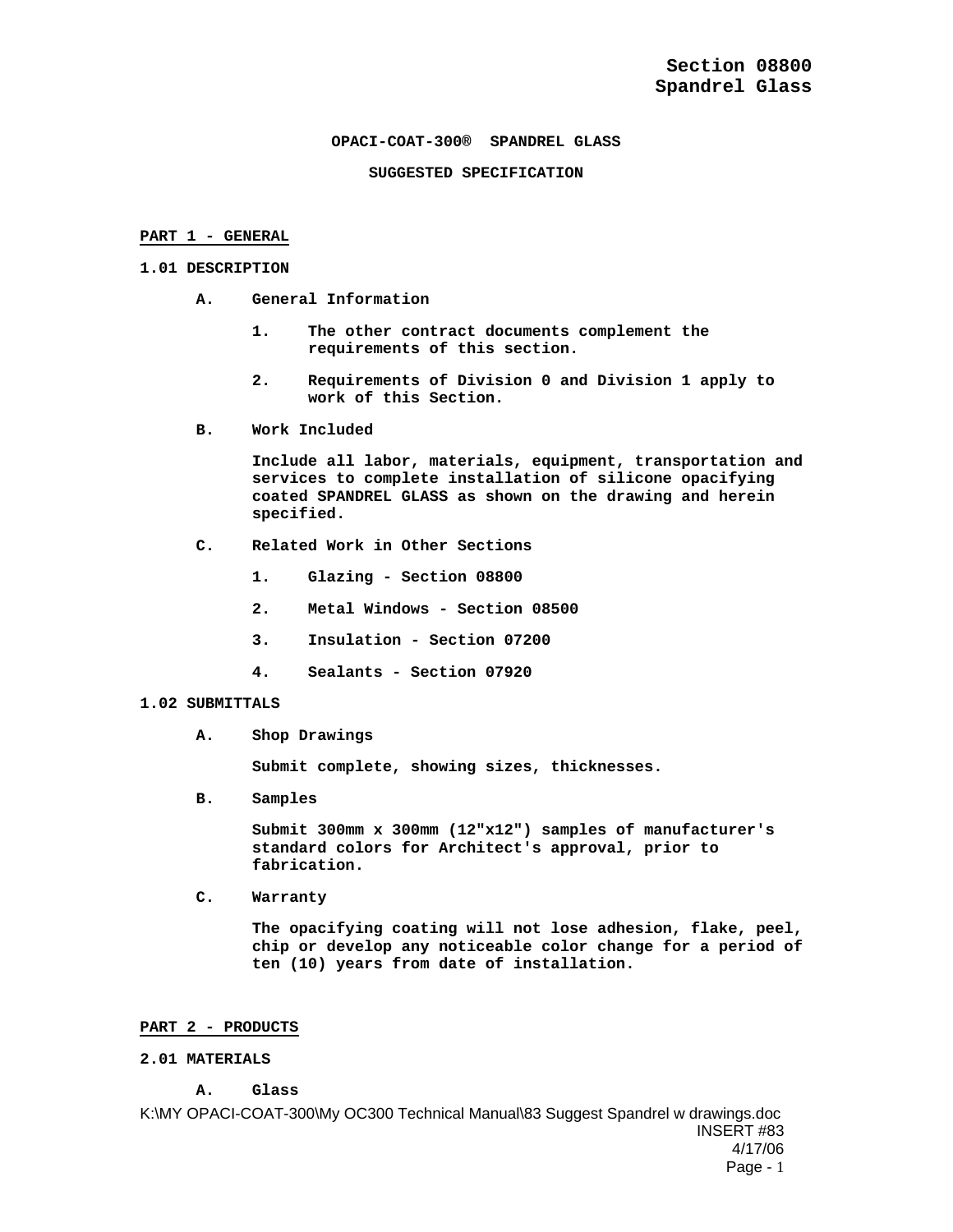- **1. Monolithic glass shall be mm (") thick, float glass, with the opacifying coating on the number two (inboard) surface.**
- **2. Glass shall be heat strengthened or fully tempered flat glass in accordance with the current Glass Tempering Association, Engineering Standard Manual.**
- **B. Opacifying Coating** 
	- **1. The opacifying coating shall be a silicone, waterbase, elastomer which will have a minimum thickness of 8 mills wet (.008"/.2mm). For fallout protection a minimum thickness of 13 mills wet (.013"/.33mm) is required. The silicone rubber material shall be medium modulus, self-extinguishing, and noncorrosive.**
	- **2. Approved applicators**

**Applicator shall be trained and certified by Industrial Control Development, Inc.** 

**3. Approved manufacturers** 

**OPACI–COAT–300®, by Industrial Control Development, Inc., 13911 NW Third Court, Suite 100, Vancouver, Washington 98685, phone (360) 546-2286, fax (360) 546-2287.** 

**C. Insulation** 

**When applying thermal insulation to the back of opacified glass, contact Industrial Control Development, Inc. for confirmation of compatibility of insulation to the coating.** 

**D. Sealants** 

**When using sealants in contact with opacifying coating, contact Industrial Control Development, Inc. for confirmation of compatibility of sealant to the coating.** 

# **PART 3 - EXECUTION**

**3.01 Installation** 

- **A. General** 
	- **1. Cut all glazing sheets square, assure edges are smooth and free of chips and hairline cracks.**
	- **2. Cut glazing sheets to field measurements, allow for expansion clearances as recommended by manufacturer of material.**
	- **3. Use setting blocks at quarter points for all glazing. Position setting blocks at bottom quarter points.**

K:\MY OPACI-COAT-300\My OC300 Technical Manual\83 Suggest Spandrel w drawings.doc INSERT #83 4/17/06 Page - 2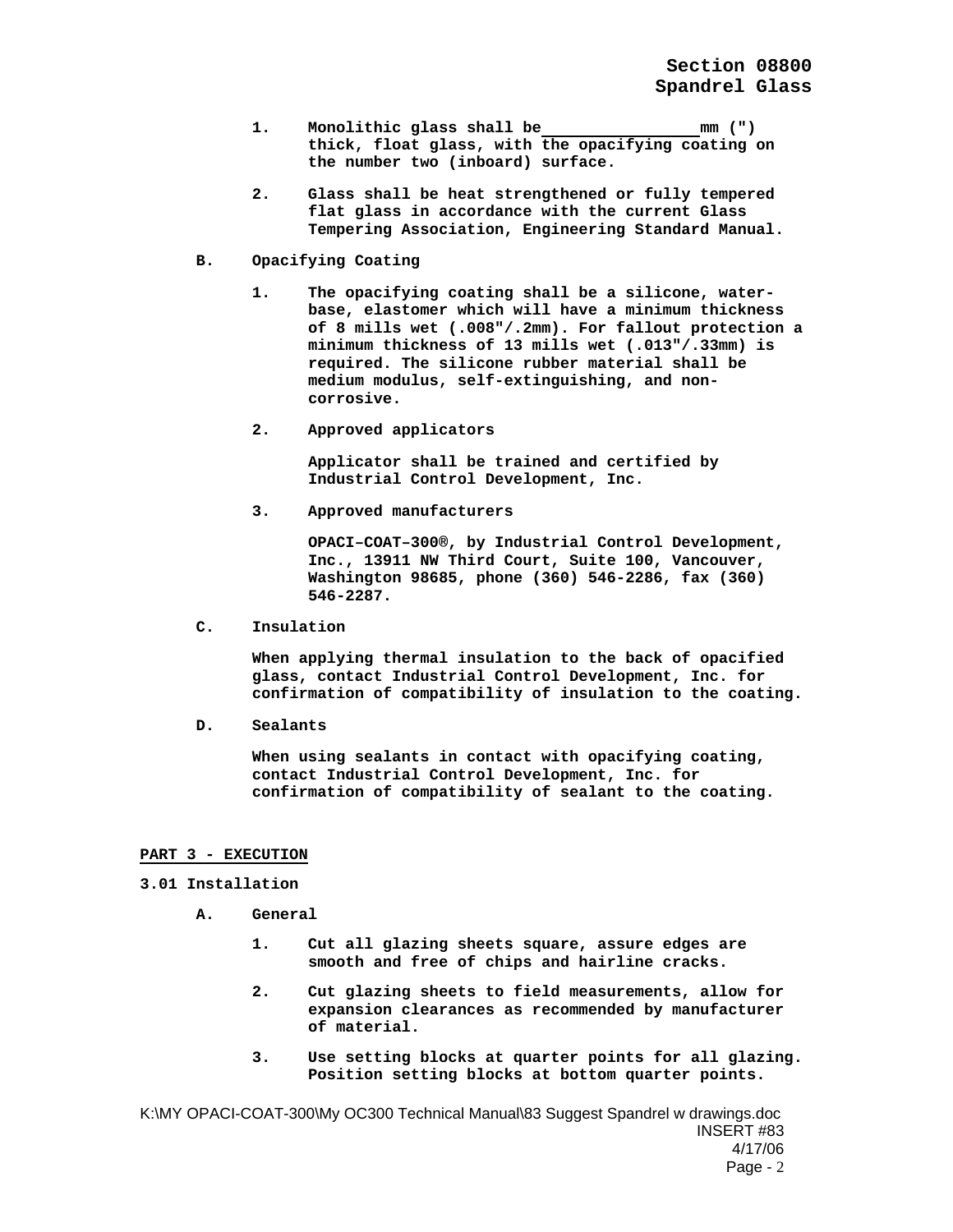- **4. Use spacers to maintain 3.18mm (1/8") clearance between sheets, rabbet sides.**
- **5. Strip surplus glazing material from both sides of glass at an angle, do not undercut.**
- **6. Follow all manufacturer's glazing recommendations.**
- **7. On opacifying coating, a non-acidic sealant, such as Dow Corning #795 or #895, should be used. Sealants or bonding materials with acidic or hydrocarbon-based thinners cannot be used. Gaskets and setting blocks shall be made of silicone.**
- **8. Opacifying coating is intended for spandrel applications only. Not recommended for use in vision areas.**

### **3.02 CLEANING AND PROTECTION**

**A. Glazing Subcontractor** 

**Upon completion of glazing, subcontractor shall clean glazing materials from glass and surrounding work and remove all labels. Installation shall be free from scratches and rattles.** 

**B. General Contractor** 

**Final cleaning, as well as protection against damage, shall be the responsibility of the general contractor.** 

**C. Field repairs can be made to coating if required. Contact Industrial Control Development, Inc. for specific instructions.**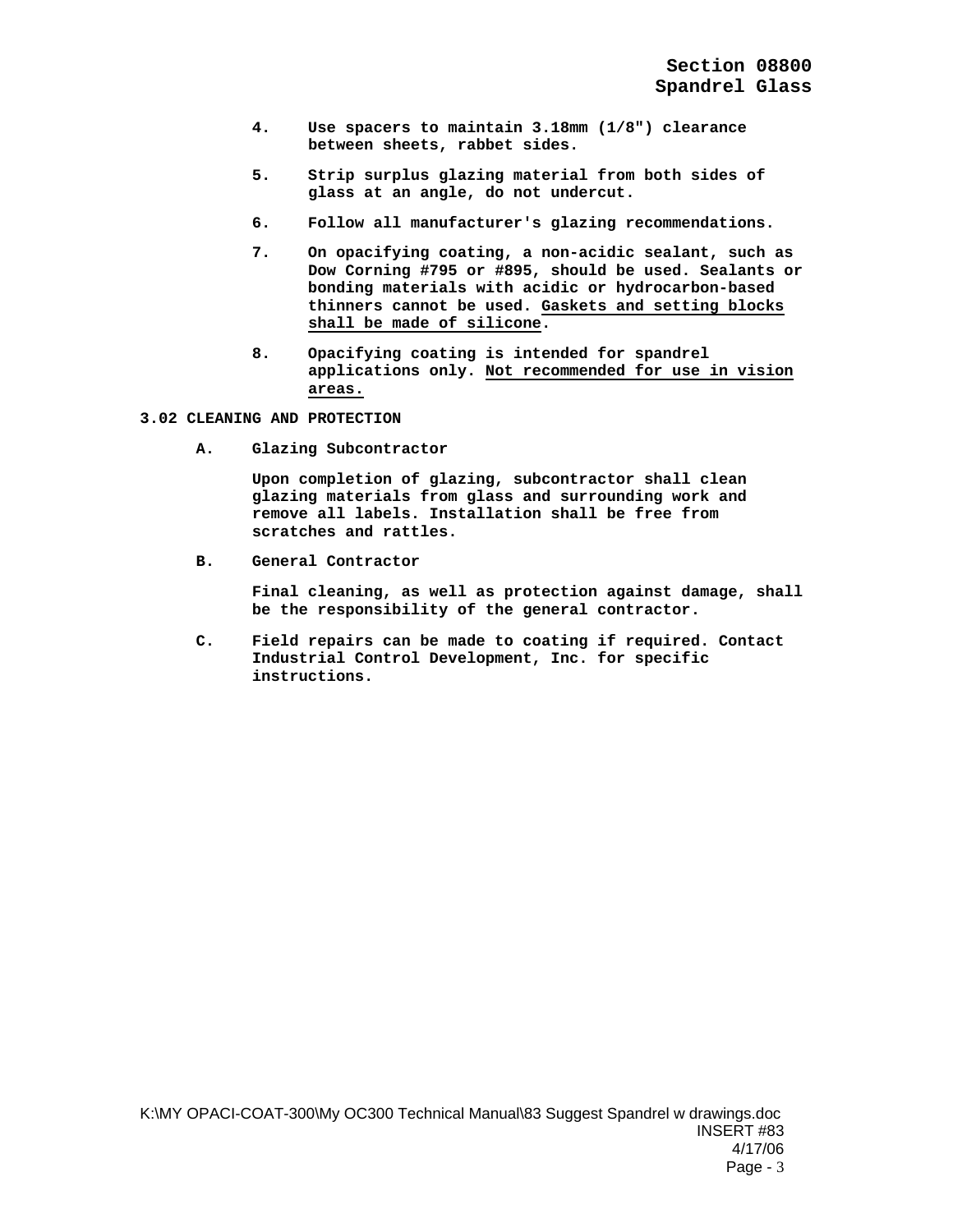